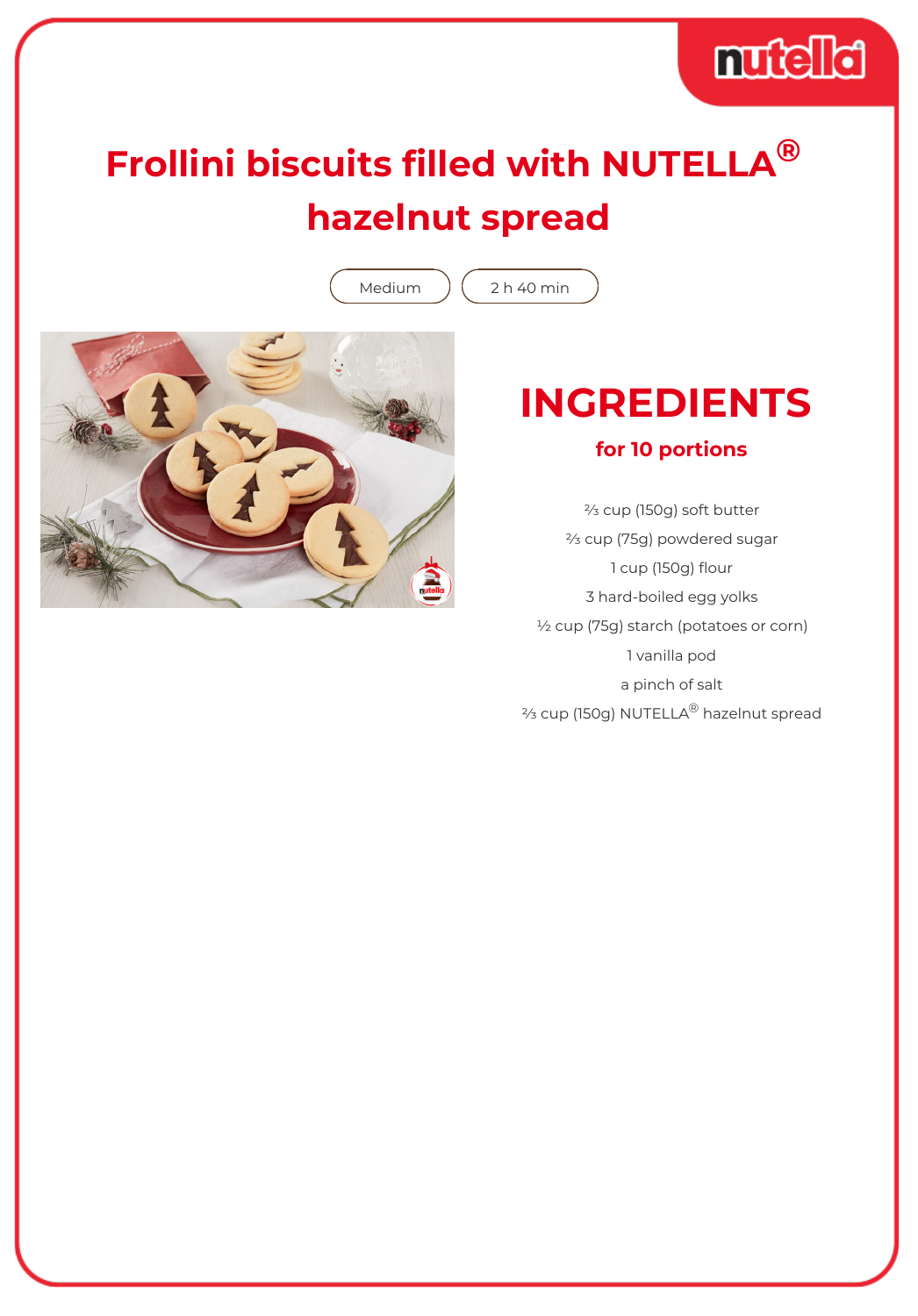

#### **STEPS**



Prepare the hard-boiled egg yolks. Let them cool down and then sift.

In a separate bowl, sift the powdered sugar with the flour and the starch.



Knead the soft butter with the powdered sugar, the flour, the starch, the sifted egg yolks, the vanilla pod seeds and the pinch of salt in order to obtain a homogeneous mixture, but without over working it.

With a knife, split in 2 parts the dough and roll out each one on a parchment paper, to a thickness of 5 mm.

**3**

Cover the 2 layers and let rest in the fridge for somehours (ideally all night long).